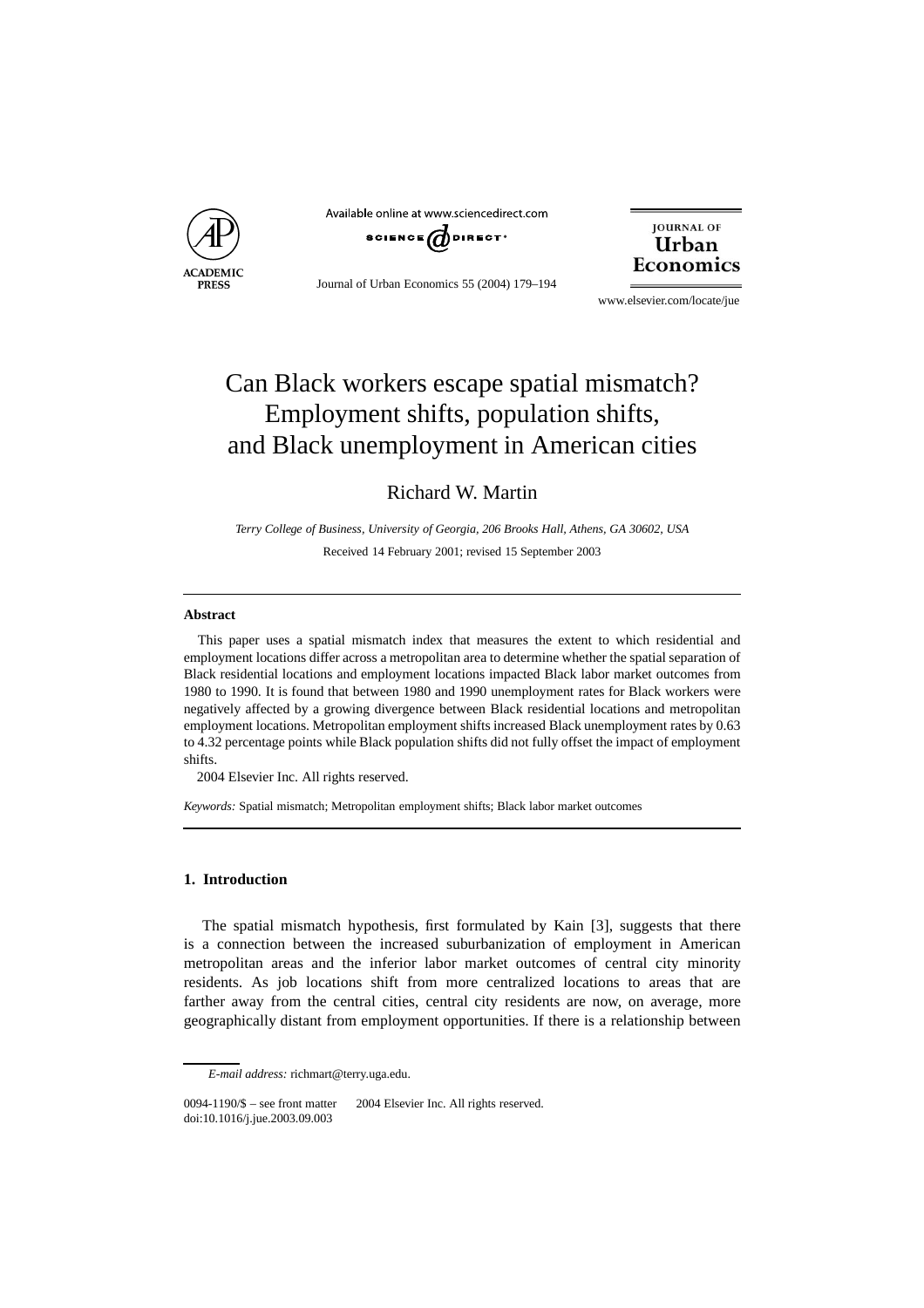labor market outcomes and the extent to which jobs are near to residential locations, then central city residents face worsening labor market conditions.<sup>1</sup>

In order to determine whether the proximity of Black residents to jobs affects their labor market performance, the typical spatial mismatch study tries to establish a relationship between the inferior job access of Black residents and their relatively poor labor market outcomes. To test this relationship, researchers use observations taken at a single point in time to evaluate the relationship. If poor labor market outcomes are related to poor job access in a statistically significant way, then this is taken as evidence in favor of the spatial mismatch hypothesis.

However, when considering the question of whether or not policy intervention is warranted in response to the existence of spatial mismatch, there is an additional factor that must be considered. The relationship between the geographic distribution of jobs and employment outcomes creates the incentive for central city workers to respond to the shift of job opportunities to the suburbs by seeking out new residential locations that provide better access to job opportunities. Studies that rely on cross-sectional data at a single point in time are unable to identify whether or not this adjustment is occurring.

In order to identify whether mismatch is being reduced, it is necessary to compare the conditions at two points in time. If a metropolitan area seems to be "locked in" to a persistent or worsening mismatch, then policy intervention may be warranted. In order for policy intervention to be warranted two things must be shown. First, it is necessary to show that disparities between the metropolitan distributions of jobs and Black residents lead to inferior labor market outcomes for Black residents. Second, it is necessary to show that Black residents are unable to respond to changes in the location of job opportunities by moving to areas that give them access to the new job sites. If both of these can be demonstrated, then policy intervention may be necessary to offset the impact of employment decentralization on central city residents.

A previous paper by the author [5], created a spatial mismatch index (SMI) that can be used to measure the extent to which a metropolitan area's geographic distributions of employment and Black residents differ. Based on the disparity index, a well-known measure of residential segregation (see Massey and Denton [6]), the SMI is calculated by measuring the percentage of a metropolitan area's Black residents who would have to move in order for the area's employment and population distributions to be identical. The index was applied to a sample of thirty-nine American metropolitan areas to determine two things. First, it sought to measure the impact of changes in the geographic distribution of jobs within the metropolitan areas on their SMIs. The paper found that from 1970 to 1990 changes in the spatial distribution of employment, holding the residential distribution fixed to reflect 1970 conditions, increased the percentage of Black residents who would need to move by 10.8 percentage points while lowering the overall SMI for metropolitan residents by 6.8 percentage points.

The second objective of the paper was to determine the extent to which changes in the distribution of Black residents offset the negative impacts of employment shifts. It found

<sup>1</sup> Recent work [7–11] has provided fairly strong evidence of a spatial component to the relatively poor labor market outcomes of urban Black workers. Reviews of the spatial mismatch literature can be found in [1,2,4].